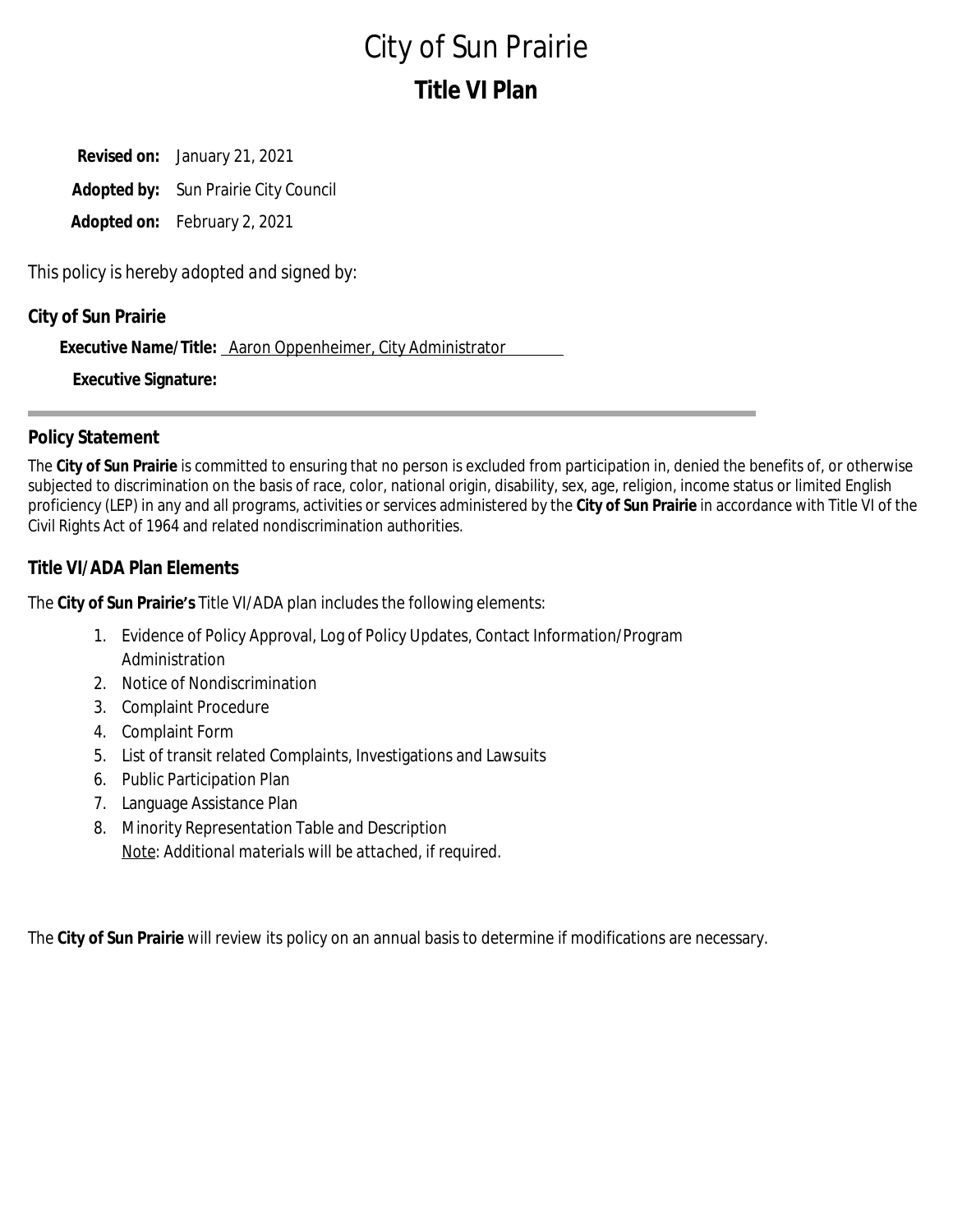# **Log of Policy Updates**

The **City of Sun Prairie** will use the table below to record reviews/revisions made to the plan.

As applicable, **City of Sun Prairie** will discuss Title VI/ADA plan requirements with its third-party transit providers on an annual basis to ensure compliance with Title VI/ADA plan requirements.

# **Policy Updates – Activity Log**

| <b>Date</b> | <b>Activity</b><br>(Review/Update/Addendum/<br><b>Adoption/Distribution)</b> | <b>Person Responsible</b>                        | <b>Remarks</b>                        |
|-------------|------------------------------------------------------------------------------|--------------------------------------------------|---------------------------------------|
| 1/13/2022   | Update                                                                       | Sandy Xiong                                      | Update to new<br>template.            |
| 1/21/2021   | Update                                                                       | Philip Gritzmacher, Jr.                          | Update to 2020 Plan.<br>New Template. |
| 9/10/2018   | Update                                                                       | Kristin Vander Kooi /<br>Philip Gritzmacher, Jr. | Update to 2014 Plan                   |
| 4/15/2014   | Adoption                                                                     | Kristin Vander Kooi                              |                                       |
|             |                                                                              |                                                  |                                       |
|             |                                                                              |                                                  |                                       |
|             |                                                                              |                                                  |                                       |
|             |                                                                              |                                                  |                                       |
|             |                                                                              |                                                  |                                       |
|             |                                                                              |                                                  |                                       |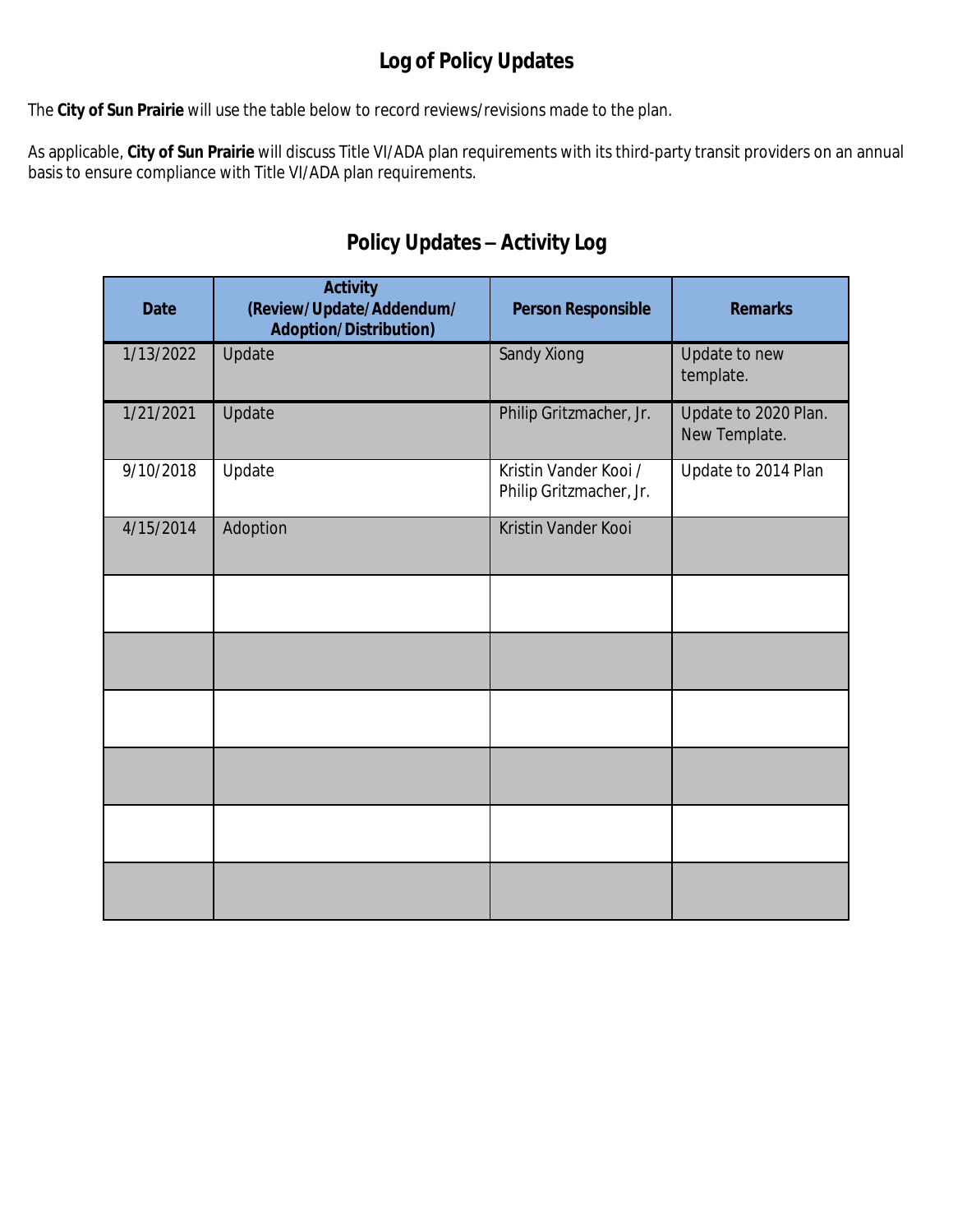# **Contact Information/Program Administration**

#### Chief Executive

The **City of Sun Prairie's** Chief Executive will ensure compliance with Title VI of the Civil Rights Act of 1964 (42 U.S.C. 2000d) and the U.S. Department of Transportation implementing regulations.

| <b>Name:</b> Aaron Oppenheimer                  |
|-------------------------------------------------|
| <b>Email:</b> aoppenheimer@cityofsunprairie.com |
| <b>Phone:</b> 608-825-1193                      |

#### Transportation Manager

The **City of Sun Prairie's** Transportation Manager will ensure implementation of the **City of Sun Prairie's** federally funded transportation program. The Transportation Manager has other duties and responsibilities in addition to Title VI and ADA. This position has a direct reporting relationship and access to **City of Sun Prairie's** Chief Executive.

| <b>Name:</b> Paul Woodward          |
|-------------------------------------|
| <b>Email:</b>   paul@runninginc.net |
| <b>Phone: 608-637-2599</b>          |

#### Civil Rights Coordinator

The **City of Sun Prairie**'**s** Civil Rights Coordinator ensures Title VI/ADA compliance in accordance with the **City of Sun Prairie's** federally funded transportation program. The Civil Rights Coordinator has other duties and responsibilities in addition to Title VI/ADA compliance. This position has a direct reporting relationship and access to the **City of Sun Prairie's** Chief Executive.

| <b>Name:</b> Sandy Xiong                    |
|---------------------------------------------|
| <b>Email:</b>   sxiong@cityofsunprairie.com |
| <b>Phone: 608-825-0893</b>                  |

The Civil Rights Coordinator is responsible for initiating, monitoring, and ensuring compliance of the **City of Sun Prairie's** nondiscrimination requirements, including the following activities:

- $\checkmark$  Program Administration
	- o Ensure compliance with federal Title VI/ADA requirements
	- o Develop and implement the **City of Sun Prairie's** Title VI/ADA Plan
	- o Update and maintain Title VI/ADA program policies and procedures
- $\checkmark$  Complaints
	- o Review, track, investigate and close Title VI/ADA complaints
- $\checkmark$  Employee Training
	- o Educate staff on Title VI/ADA and requirements and procedures
- $\checkmark$  Reporting
	- o Prepare and submit Title VI/ADA reports per state and federal regulations
- $\checkmark$  Public Dissemination
	- o Notify the public of the **City of Sun Prairie's** Title VI/ADA program requirements via the **City of Sun Prairie's** public area, on its website, in vehicles, etc.
- Oversight
	- o Ensure contractors and lessees adhere to Title VI/ADA requirements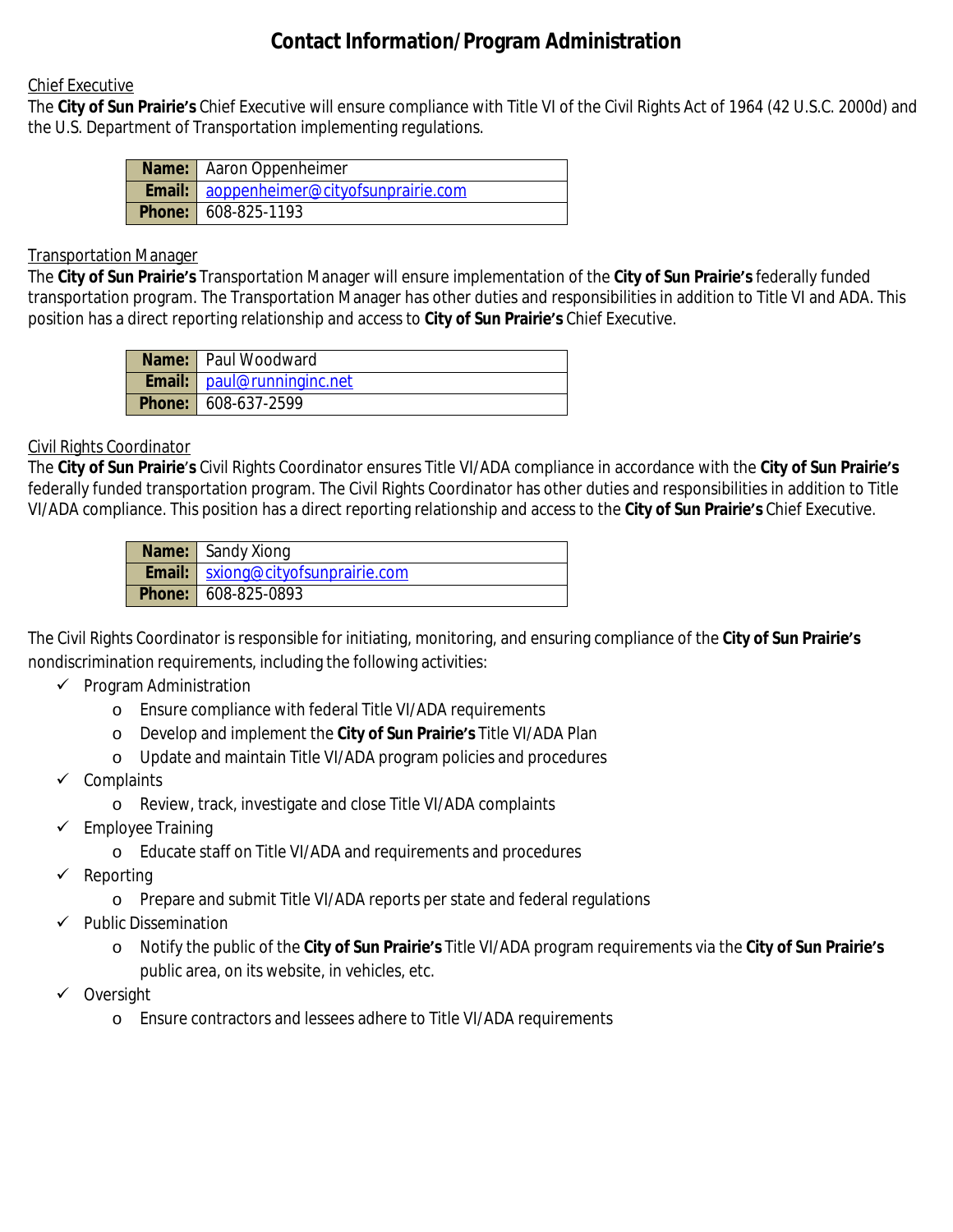# **Notice to the Public<sup>1</sup>**

The **City of Sun Prairie**'s Notice to the Public is as follows:

### **Notifying the Public of Rights Under Title VI**

#### **CITY OF SUN PRAIRIE**

- The **City of Sun Prairie** operates its programs and services without regard to race, color, and national origin in accordance with Title VI of the Civil Rights Act. Any person who believes she or he has been aggrieved by any unlawful discriminatory practice under Title VI may file a complaint with the **City of Sun Prairie**
- For more information on the **City of Sun Prairie's** civil rights program, and the procedures to file a complaint, contact Sandy Xiong, (for hearing impaired, please use Wisconsin Relay 711 service); email sxiong@cityofsunprairie.com; or visit our administrative office at 300 E. Main Street, Sun Prairie, WI 53590. For more information, visit 608-825-1193.
- A complainant may file a complaint directly with the Federal Transit Administration by filing a complaint with the Office of Civil Rights, Attention: Title VI Program Coordinator, East Building, 5th Floor-TCR, 1200 New Jersey Ave., SE Washington, DC, 20590.
- If information is needed in another language, contact 608-825-1193. Si se necesita informacion en otro idioma de contacto, 608-825-1193. Yog muaj lus qhia ntxiv rau lwm hom lus, hu rau 608-825-1193.

| City of Sun Prairie's Notice to the Public is posted in the following locations:          |
|-------------------------------------------------------------------------------------------|
| ⊠ Agency Website: https://cityofsunprairie.com/1163/Title-VI                              |
| ⊠ Sun Prairie City Hall, 300 E. Main Street, Sun Prairie, Wi 53590, 1 <sup>st</sup> floor |
| $\boxtimes$ Inside vehicles                                                               |
| $\Box$ Rider Guides/Schedules                                                             |
| $\Box$ Transit shelters and stations                                                      |
| $\Box$ Other: $\Box$                                                                      |

<sup>1</sup>Title VI requlations require informing customers and the public of their rights under Title VI requlations by posting a Title VI public notice. The Title VI notice must include:

- A statement that the agency operates programs without regard to race, color or national origin.
- Information on how to request additional information about the agency's Title VI obligations, including information on how to file a complaint, the location of the complaint form, etc.
- Information on how to request Title VI information in another language, if required.

The Public Notice should be posted in the following locations: website, public areas of the agencies office, inside vehicles, rider guides/schedules and transit shelters/facilities.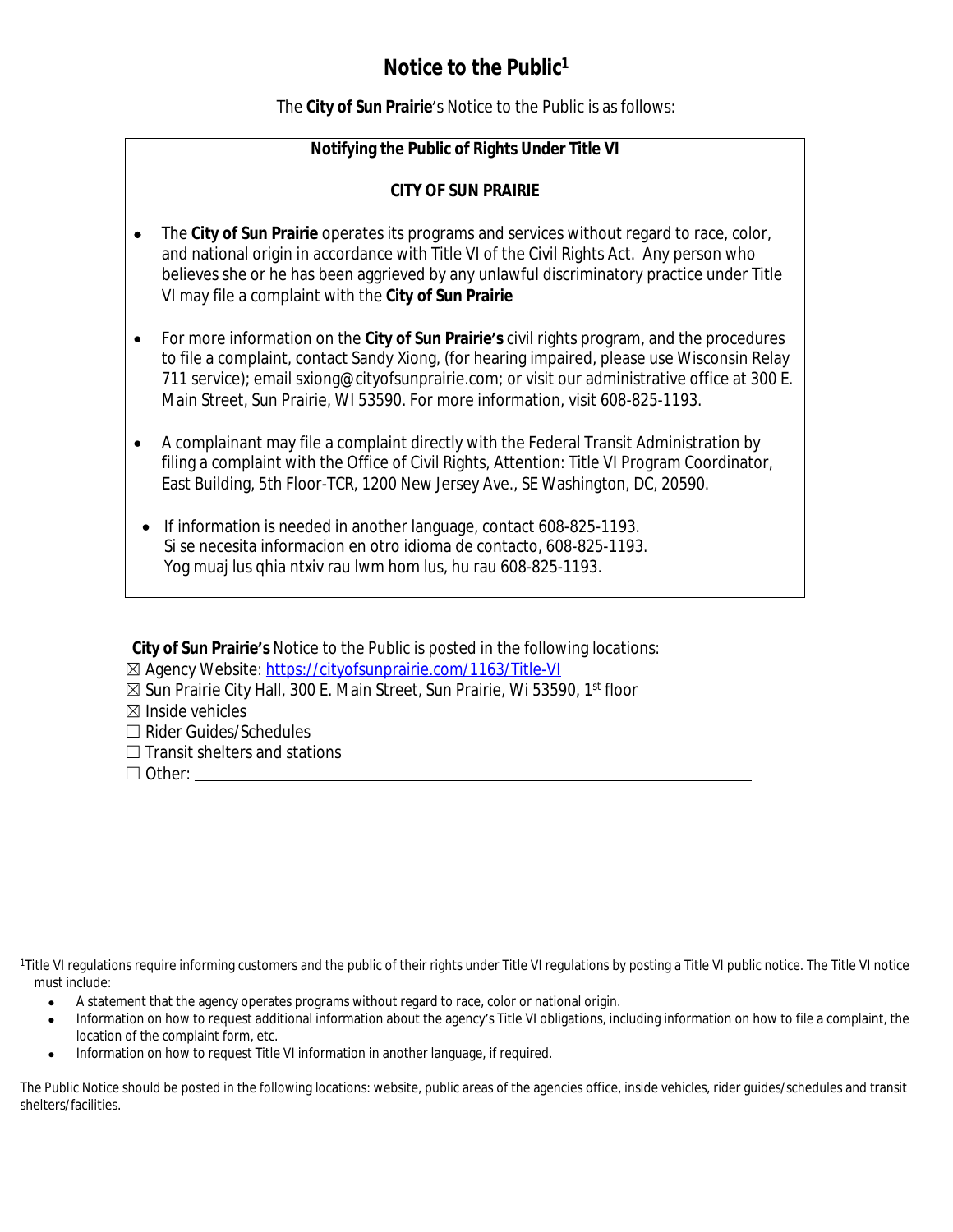# **Complaint Procedure**

The **City of Sun Prairie's** Complaint Procedure is made available in the following locations:

- City of Sun Prairie Website: <https://cityofsunprairie.com/1163/Title-VI>
- ✓ Sun Prairie City Hall, 300 E. Main Street, Sun Prairie, WI 53590, 1<sup>st</sup> floor

Any person who believes they've been discriminated against on the basis of race, color, or national origin, religion, gender, disability or age by the **City of Sun Prairie** may file a complaint by completing and submitting the **City of Sun Prairie's** Complaint Form.

The Complaint Form may also be used to submit general complaints to the **City of Sun Prairie**.

The **City of Sun Prairie** investigates complaints received no more than 180 business days after the alleged incident. The **City of Sun Prairie** will process complaints that are complete.

Once the complaint is received, the **City of Sun Prairie** will review it to determine if it has jurisdiction. The complainant will receive an acknowledgement letter stating whether the complaint will be investigated by the **City of Sun Prairie.**

The **City of Sun Prairie** has 90 business days to investigate the complaint. If more information is needed to resolve thecase, the **City of Sun Prairie** may contact the complainant.

The complainant has 14 business days from the date of the letter to send requested information to the investigator assigned to the case.

If the investigator is not contacted by the complainant or does not receive the additional information within 14 business days, the **City of Sun Prairie** can administratively close the case. A case can be administratively closed also if the complainant no longer wishes to pursue their case.

After the investigator reviews the complaint, one of two (2) letters will be issued to the complainant: a closure letter or a letter of finding (LOF).

- A **closure letter** summarizes the allegations and states that there was not a Title VI/ADA violation and that the case willbe closed.
- A **letter of finding (LOF)** summarizes the allegations and the interviews regarding the alleged incident, and explainswhether any disciplinary action, additional training of the staff member, or other action will occur.

If the complainant wishes to appeal the decision, the complainant has 14 business days after the date of the letter or the LOF to do so.

A person may also file a complaint directly with the Federal Transit Administration, at FTA Office of Civil Rights, 1200 New Jersey Avenue SE, Washington, DC 20590.

If information is needed in another language, then contact, 608-825-1193. Si se necesita informacion en otro idioma de contacto, 608-825-1193. Yog muaj lus qhia ntxiv rau lwm hom lus, hu rau, 608-825-1193.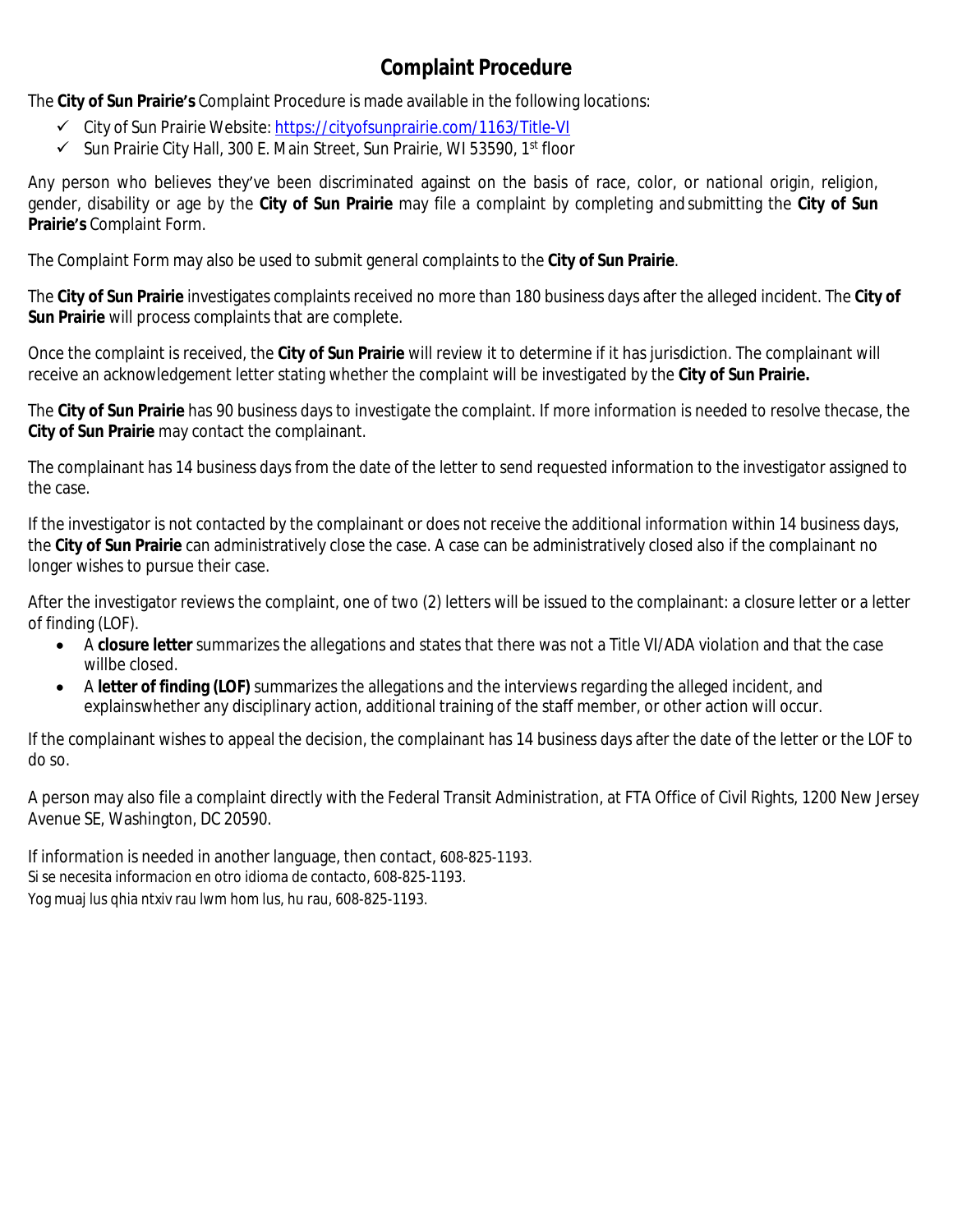# **City of Sun Prairie** - Complaint/Comment Form

**City of Sun Prairie** is committed to providing you with safe and reliable transportation services and we want your feedback. Please use this form for suggestions, compliments, and complaints.

Please submit this form electronically at [sxiong@cityofsunprairie.com](mailto:sxiong@cityofsunprairie.com) or in person at the address below.

### **City of Sun Prairie** 300 East

Main Street Sun Prairie, WI 53590

You may also call us at (608) 825-1193. Please make sure to provide your contact information in order toreceive a response.

#### **SECTION I: TYPE OF COMMENT** *(Choose One) – provide detail in 'Comment Details' below*

| $\Box$ Compliment | $\Box$ Suggestion | $\Box$ Complaint | Other: |
|-------------------|-------------------|------------------|--------|
|                   |                   |                  |        |

| Title VI:         | Race   | Color    | National Origin                   |
|-------------------|--------|----------|-----------------------------------|
| ADA/(Disability): | Yes    | No       |                                   |
| Service:          | Yes    | l No     |                                   |
| Other:            | Gender | Religion | Limited English Proficient<br>Age |

#### **SECTION II: CONTACT INFORMATION**

| Name:                                                                                                                        |  | <u> 1989 - Johann Stoff, deutscher Stoffen und der Stoffen und der Stoffen und der Stoffen und der Stoffen und der</u> |       |     |    |  |  |
|------------------------------------------------------------------------------------------------------------------------------|--|------------------------------------------------------------------------------------------------------------------------|-------|-----|----|--|--|
|                                                                                                                              |  |                                                                                                                        |       |     |    |  |  |
|                                                                                                                              |  |                                                                                                                        |       |     |    |  |  |
|                                                                                                                              |  |                                                                                                                        |       |     |    |  |  |
|                                                                                                                              |  |                                                                                                                        |       |     |    |  |  |
|                                                                                                                              |  |                                                                                                                        |       |     |    |  |  |
|                                                                                                                              |  | Accessible Format Requirements: (choose preferred format(s))                                                           |       |     |    |  |  |
| Large Print                                                                                                                  |  | TDD/Relay   Audio Recording                                                                                            | Other |     |    |  |  |
| Are you filing this complaint on your own behalf?<br>No<br>Yes<br>If you answered "yes" to this question, go to Section III. |  |                                                                                                                        |       |     |    |  |  |
| If not, please provide the name and relationship of the person for whom you are complaining:                                 |  |                                                                                                                        |       |     |    |  |  |
| Please explain why you have filed for a third party:                                                                         |  |                                                                                                                        |       |     |    |  |  |
| if you are filing on behalf of a third party.                                                                                |  | Please confirm that you have obtained the permission of the aggrieved party                                            |       | Yes | No |  |  |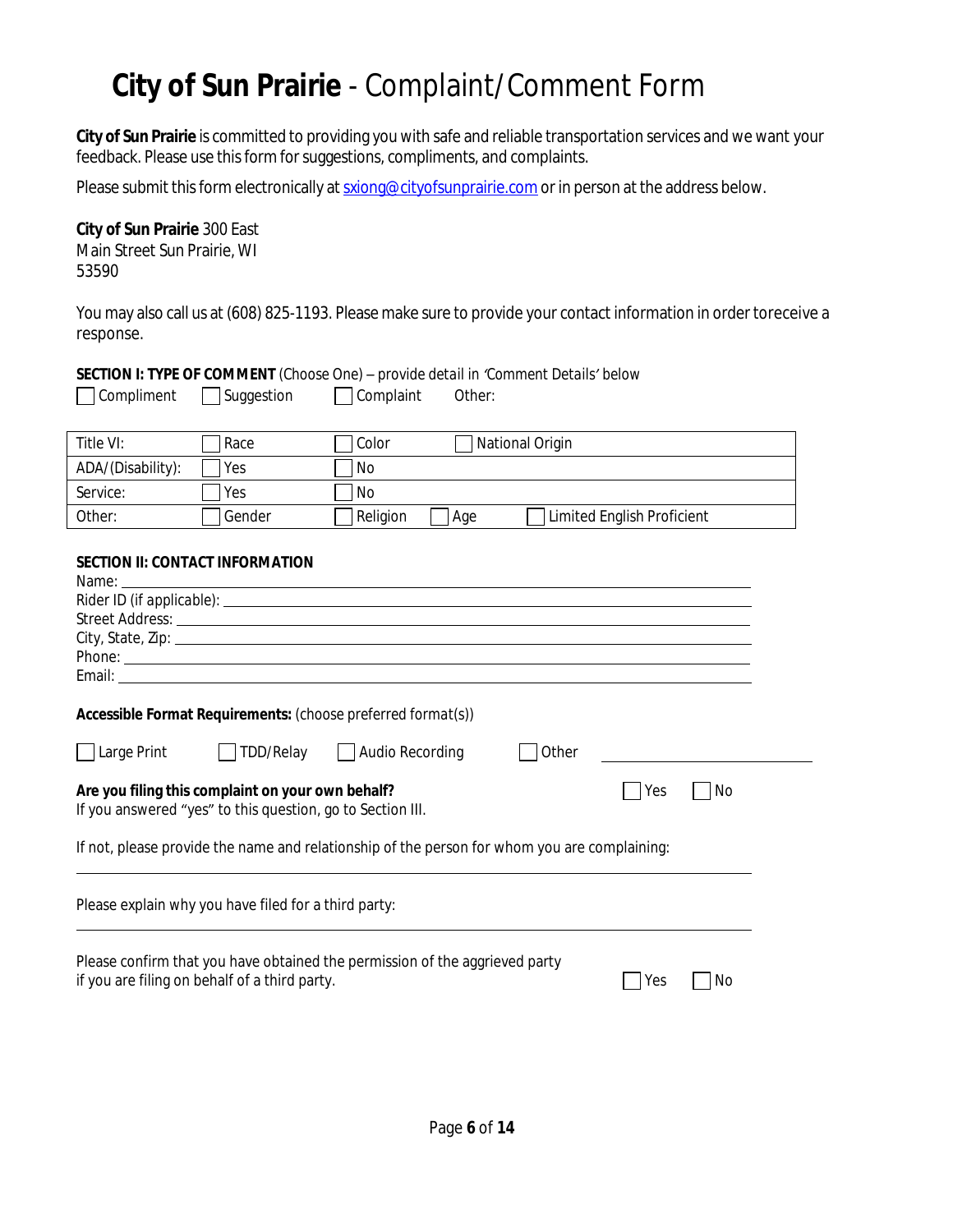#### **SECTION III: COMMENT DETAILS**

| Transit Service:                                                                                                                                                                                           | <b>Bus</b>                                                                       | Paratransit    | Shared-Ride Taxi |
|------------------------------------------------------------------------------------------------------------------------------------------------------------------------------------------------------------|----------------------------------------------------------------------------------|----------------|------------------|
| (Choose one, as applicable)                                                                                                                                                                                |                                                                                  |                |                  |
| Date of Occurrence:                                                                                                                                                                                        |                                                                                  |                |                  |
| Time of Occurrence:                                                                                                                                                                                        |                                                                                  |                |                  |
| Name/ID of Employee(s) or Others<br>Involved:                                                                                                                                                              |                                                                                  |                |                  |
| Vehicle ID/Route Name or Number:                                                                                                                                                                           |                                                                                  |                |                  |
| Direction of Travel:                                                                                                                                                                                       |                                                                                  |                |                  |
| Location of Incident:                                                                                                                                                                                      |                                                                                  |                |                  |
| Mobility Aid Used (if any):                                                                                                                                                                                |                                                                                  |                |                  |
| If above information is unknown,<br>please provide other descriptive<br>information to help identify the<br>employee:                                                                                      |                                                                                  |                |                  |
| Description of Incident:<br>As applicable, explain as clearly as possible<br>what happened and why you believe you<br>were discriminated against. If more space is<br>needed, please add additional pages. |                                                                                  |                |                  |
| <b>SECTION IV: FOLLOW-UP</b>                                                                                                                                                                               |                                                                                  |                |                  |
| May we contact you if new need more details or information?                                                                                                                                                |                                                                                  | Yes            | No               |
| What is the best way to reach you? (choose one)                                                                                                                                                            |                                                                                  | Phone<br>Email | Mail             |
|                                                                                                                                                                                                            | If a <b>phone call</b> is preferred, what is the best day and time to reach you? |                |                  |
| <b>SECTION V: DESIRED OUTCOME</b><br>What steps have you have taken to address the conflict or problem? _________________________________                                                                  |                                                                                  |                |                  |
| <b>SECTION VI: ADDITIONAL INFORMATION</b>                                                                                                                                                                  |                                                                                  |                |                  |
| Have you previously filed a complaint with this agency?                                                                                                                                                    |                                                                                  | Yes            | No               |
| Have you filed this complaint with any other Federal, State or Local agency,                                                                                                                               |                                                                                  |                |                  |
| or with any Federal or State Court?                                                                                                                                                                        |                                                                                  | Yes            | No               |
| If yes, to the question above, list all agencies contacted:                                                                                                                                                |                                                                                  |                |                  |
| Please provide information about a contact person at the agency/court where each complaint was filed.                                                                                                      |                                                                                  |                |                  |
|                                                                                                                                                                                                            |                                                                                  |                |                  |
|                                                                                                                                                                                                            |                                                                                  |                |                  |
| Address: experience and a series of the series of the series of the series of the series of the series of the                                                                                              |                                                                                  |                |                  |
|                                                                                                                                                                                                            |                                                                                  |                |                  |
|                                                                                                                                                                                                            |                                                                                  |                |                  |

Please attach any documents you have which support the allegation. Then date and sign this form and send it to the **City of Sun Prairie:**

Complainant Signature **Complainant Signature** Print Your Name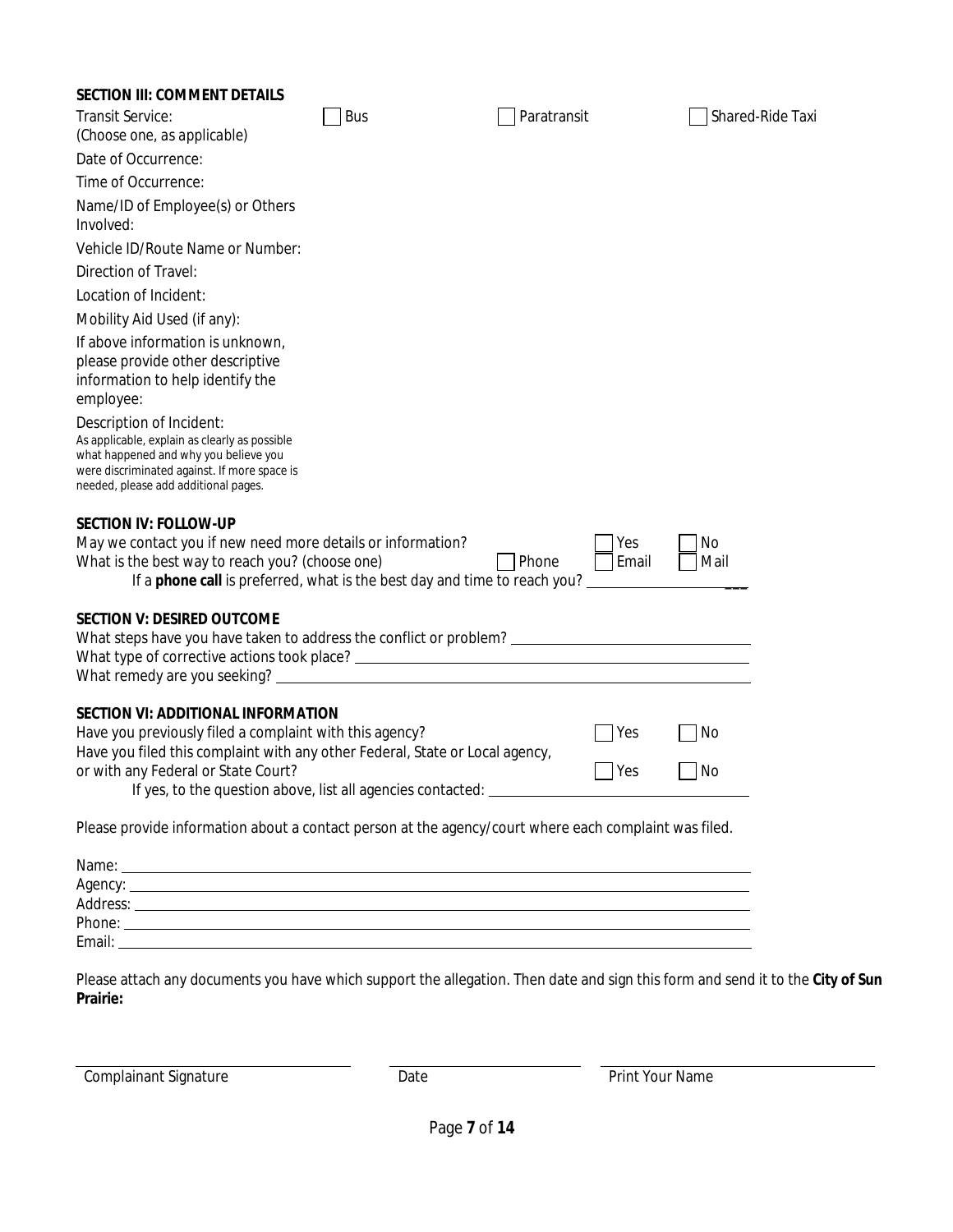# **List of Transit Related Title VI Investigations, Complaints and Lawsuits<sup>2</sup>**

The **City of Sun Prairie** maintains a list or log to track and resolve all complaints, investigations and lawsuits, pertaining to its transit-related activities.

Check One:

There have been **no** investigations, complaint and/or lawsuits filed against us during the report period.

There have been investigations, complaints and/or lawsuits filed against us. *See list below. Attach additional information as needed.*

|                   | Date<br>(Month, Day,<br>Year) | Complainant's<br>Name/Address | <b>Basis of</b><br>Complaint <sup>3</sup>                                                           | <b>Summary</b><br>Complaint<br>Description | <b>Status</b> | Action(s)<br><b>Taken</b>                                                                            |
|-------------------|-------------------------------|-------------------------------|-----------------------------------------------------------------------------------------------------|--------------------------------------------|---------------|------------------------------------------------------------------------------------------------------|
| Investigations    |                               |                               |                                                                                                     |                                            |               |                                                                                                      |
|                   |                               |                               |                                                                                                     |                                            |               |                                                                                                      |
|                   |                               |                               |                                                                                                     |                                            |               |                                                                                                      |
| <b>Complaints</b> |                               |                               |                                                                                                     |                                            |               |                                                                                                      |
| Complainmt        | Mar 1, 2016                   | N/A                           | Blind man was<br>told service<br>was reserved<br>for school<br>children<br>during specific<br>hours | Also filed with<br>DOT/Dane<br>County DHHS | Closed        | Complaint<br>$closed - no$<br>violation if all<br>riders are<br>being denied<br>during peak<br>times |
|                   |                               |                               |                                                                                                     |                                            |               |                                                                                                      |
| <b>Lawsuits</b>   |                               |                               |                                                                                                     |                                            |               |                                                                                                      |
|                   |                               |                               |                                                                                                     |                                            |               |                                                                                                      |
|                   |                               |                               |                                                                                                     |                                            |               |                                                                                                      |

2 **Lawsuit:** The protected classes under Title VI are Race, Colorand Nation Origin.

<sup>3</sup>**Basis of Complaint:** Specify Race, Color, National Origin, Religion, Gender, Disability, Age, Other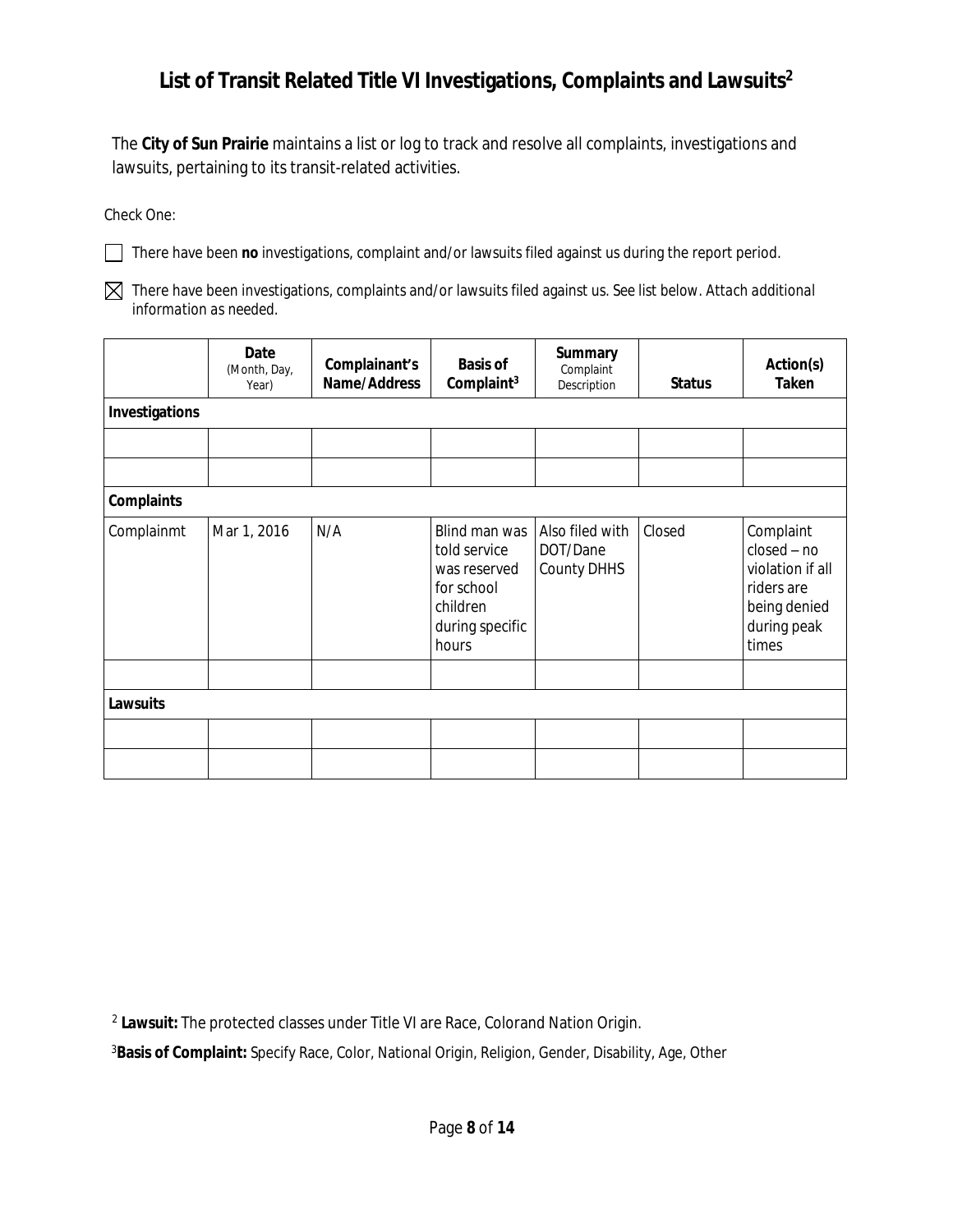# **Public Participation Plan**

### **Strategies and Desired Outcomes**

To promote inclusive public participation, the **City of Sun Prairie** will employ the following strategies, as appropriate:

- Provide for early, frequent and continuous engagement by the public.
- Expand traditional outreach methods. Think outside the box: identify community leaders and visit community organizations.
- Select accessible and varied meeting locations and times.
- **•** Employ different meeting sizes and formats.
- Provide childcare and food during meetings, if possible.
- Use social media in addition to other resources as a way to gain public involvement.
- Provide publications that serve LEP (Limited English Proficient) populations.

### **Public Outreach Activities**

The direct public outreach for assessing transit needs conducted by the **City of Sun Prairie** are summarized in the table below. Efforts include *meetings, surveys, focus groups, etc*.

Information pertinent to each event and/or activity will be provided to WisDOT upon request. Examples include copies of: meeting announcements, agendas, posters, attendee list, etc. In addition, the Transit Commission continually seeks input from a variety of community organizations including the School District, Senior Center, Dane County, City of Madison, etc.

| Event<br>Date                          | Event                                                                            | <b>Date Publicized</b><br>and<br>Communication<br><b>Method</b><br>(Public Notice, Posters,<br>Social Media) | <b>Outreach Method</b><br>(Meeting,<br>Focus Group,<br>Survey, etc). | <b>Notes</b>                                                     |
|----------------------------------------|----------------------------------------------------------------------------------|--------------------------------------------------------------------------------------------------------------|----------------------------------------------------------------------|------------------------------------------------------------------|
| January<br>21, 2021                    | <b>Public Hearing</b>                                                            | Public notice, Social<br>Media                                                                               | Regular Public<br>Meetings                                           | Public Hearing upon<br>adoption of Title VI Plan                 |
| $2018 -$<br>2019                       | Community<br>Comprehensive<br>Plan Update                                        | Public notices, social<br>media                                                                              | Meetings, survey,<br>focus groups                                    | See Comp Plan Update<br>Public Participation Plan                |
| February<br>8,2018                     | Meet the Mayor                                                                   | Public Notice, Social<br>Media                                                                               | Informational<br>Meeting and<br><b>Listening Session</b>             | Special quest: City of<br>Madison Council Member<br>Samba Baldeh |
| January<br>$2018 -$<br>present         | Polco                                                                            | Online posting of<br>questions for resident<br>input                                                         | Civic Engagement<br>Software                                         | Cross-referenced against<br>voter registrationdatabase           |
| September<br>$20, 2016 -$<br>June 2017 | City Council<br>Creation of Ad<br>H <sub>oc</sub><br>Transportation<br>Committee | Public Notice, Website<br>recruitment                                                                        | Regular publicly<br>noticed meetings                                 | See committee minutes                                            |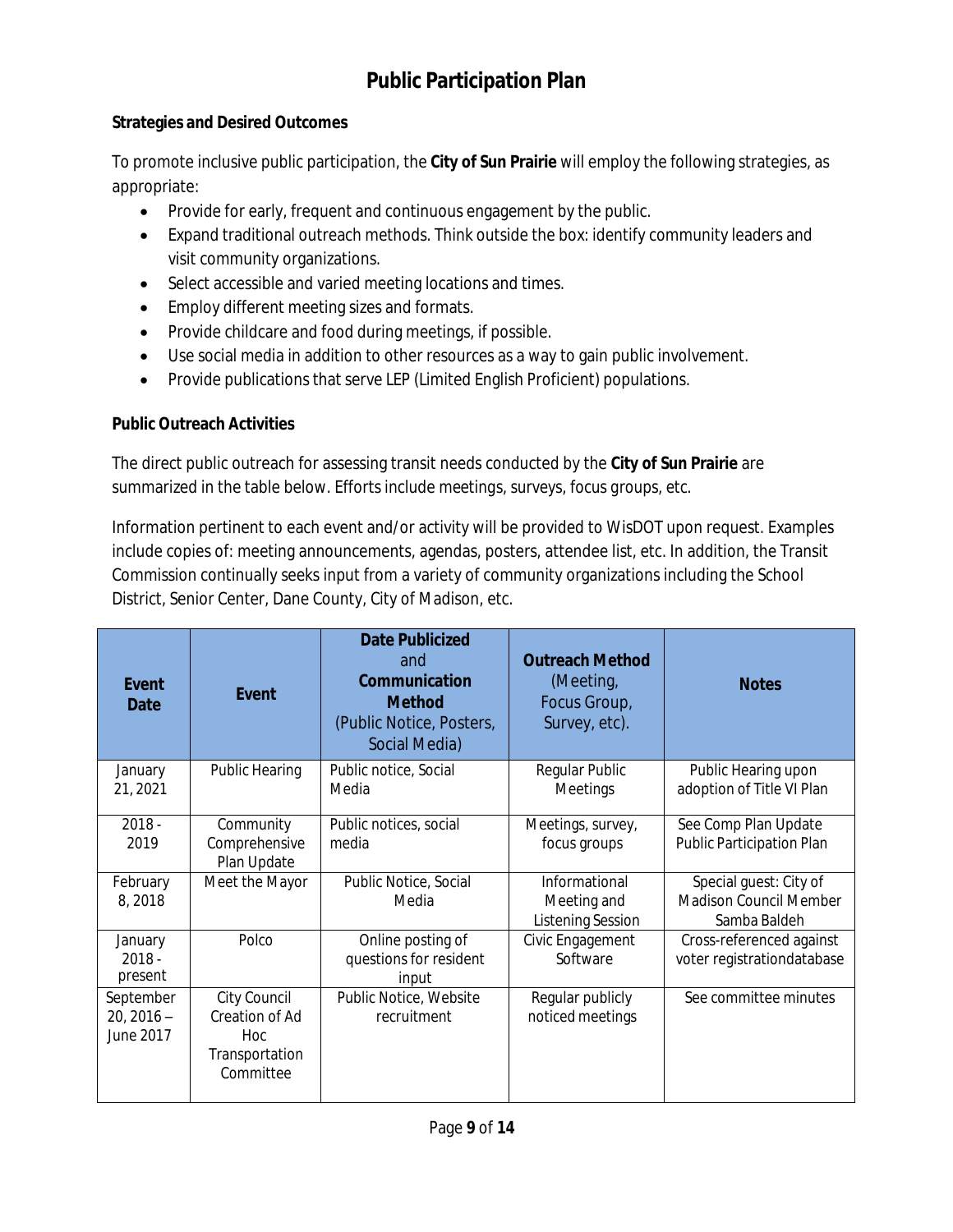| Event<br><b>Date</b>     | <b>Event</b>                                                               | <b>Date Publicized</b><br>and<br>Communication<br><b>Method</b><br>(Public Notice, Posters,<br>Social Media) | <b>Outreach Method</b><br>(Meeting,<br>Focus Group,<br>Survey, etc).                                         | <b>Notes</b>                                                                  |
|--------------------------|----------------------------------------------------------------------------|--------------------------------------------------------------------------------------------------------------|--------------------------------------------------------------------------------------------------------------|-------------------------------------------------------------------------------|
| August2015<br>April 2017 | City Council<br>Creation and<br>Action of<br>Diversity Ad Hoc<br>Committee | Public Notice, Website<br>recruitment                                                                        | Regular publicly<br>noticed meetings<br>with public<br>feedback meetings<br>in each of the four<br>districts | See Diversity Committee<br>final report dated April 1,<br>2017                |
| Jan-Dec<br>2013          | Listening<br>Sessions with<br>local Church<br>representatives              | Personal invitations                                                                                         | Individual meetings<br>with the City<br>Administrator                                                        | One-on-one meetings<br>with representatives                                   |
| 2008                     | Comprehensive<br>Plan survey                                               | random sample of 1,122<br>households                                                                         | <b>UW Extension at</b><br><b>UW-River Falls</b>                                                              | 45% (507) completed and<br>presented to Plan<br><b>Commission and Council</b> |
| June 2005                | <b>Transit Interest</b><br>Survey                                          | Survey distributed to<br>targeted local businesses                                                           | Employees of<br>businesses written<br>replies                                                                | Information presented to<br><b>Transit Commission</b>                         |
| February<br>2005         | <b>Express</b><br><b>Commuter Bus</b><br>Survey                            | Special Newsletter<br>mailed to each resident                                                                | Postage-paid survey<br>or completion online                                                                  | 967 responses received<br>and presented to Transit<br>Commission              |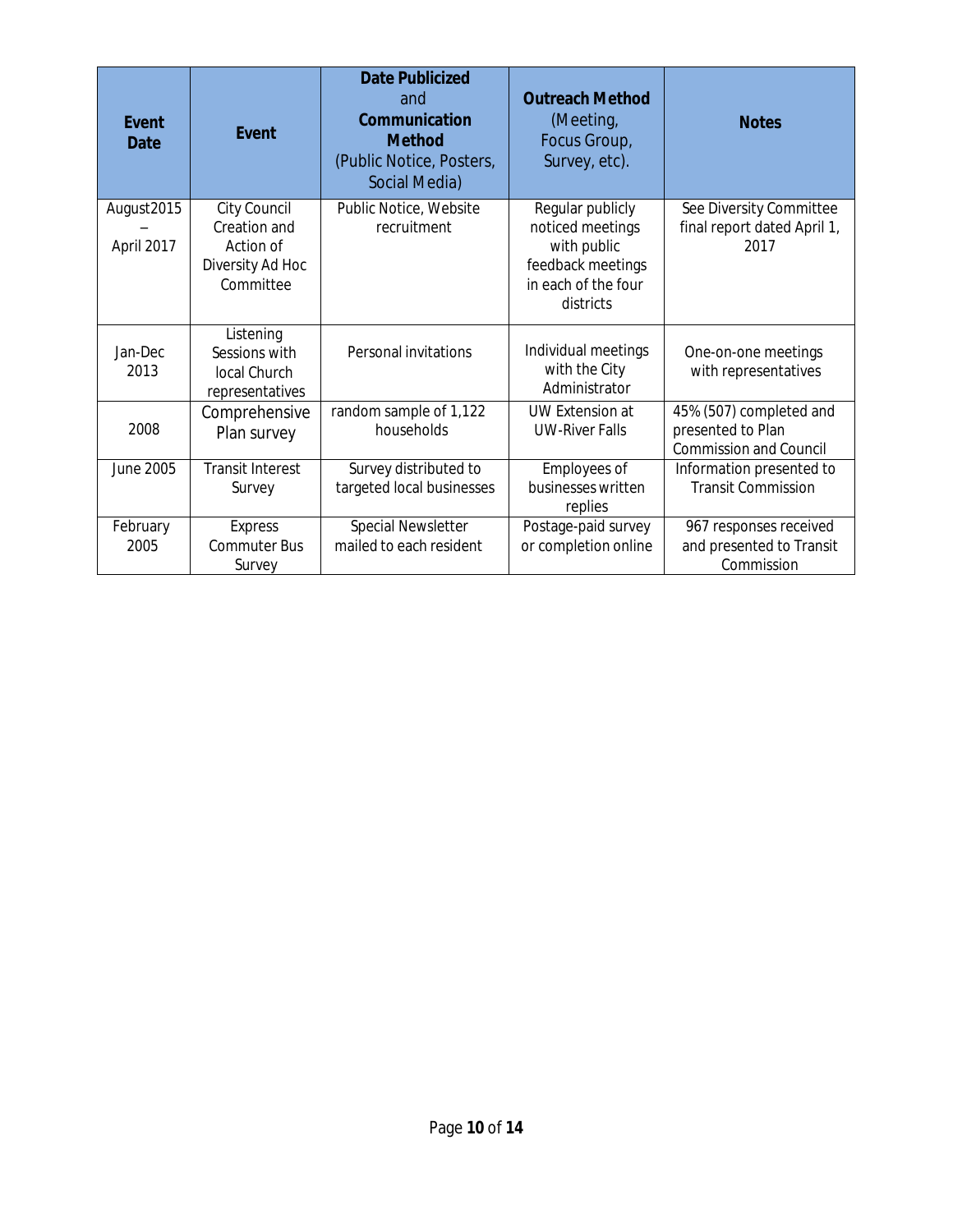### **Plan Components**

As a recipient of federal US DOT funding, the **City of Sun Prairie** is required to take reasonable steps to ensure meaningful access to our programs and activities by limited-English proficient (LEP) persons.

Limited English Proficient (LEP) refers to persons for whom English is not their primary language and who have a limited ability to read, write, speak or understand English. This includes those who have reported to the U.S. Census that they speak English less than very well, not well, or not at all.

The **City of Sun Prairie's** Language Assistance Plan includes the following elements:

- 1. The results of the *Four Factor Analysis*, including a description of the LEP population(s), served.
- 2. A description of how language assistance services are provided by language
- 3. A description of how LEP persons are informed of the availability of language assistance service
- 4. A description of how the language assistance plan is monitored and updated
- 5. A description of how employees are trained to provide language assistance to LEP persons
- 6. Additional information deemed necessary

### **Methodology**

This document uses data from the US Census and the American Community Survey (ACS) to provide a detailed LEP analysis for the service area of the **City of Sun Prairie, WI**. The ACS is an ongoing survey that provides data every year giving communities the current information they need to plan services and investments. The ACS publishes data in many forms on the Census Bureau American Fact Finder website [\(http://factfinder2.census.gov/faces/nav/jsf/pages/searchresults.xhtml\)](http://factfinder2.census.gov/faces/nav/jsf/pages/searchresults.xhtml)

### **Item #1: LEP** *Four Factor Analysis*

**Factor 1: Demography**: Identifies the number or proportion of LEP persons served and the languages spoken in the service area.

The first factor of the *Four Factor Analysis* is the basis of the Language Assistance Plan. It requires the **City of Sun Prairie** to review its US Census data to determine if it meets the *LEP Safe Harbor Threshold*.

**Factor 2: Frequency**: Identifies the frequency staff (and transit provider/lessee, if applicable) encounters LEP persons.

LEP persons are persons identified as speaking English less than very well, not well or not at all. Just because a person speaks a language other than English doesn't mean they don't speak English or are identified as LEP.

**Factor 3: Importance**: Explains how the program, service or activity affects people's lives.

The summary below discusses how the **City of Sun Prairie's** program and services impact the lives of persons within the community. The **City of Sun Prairie** will specify the community organizations that serve LEP persons, if available.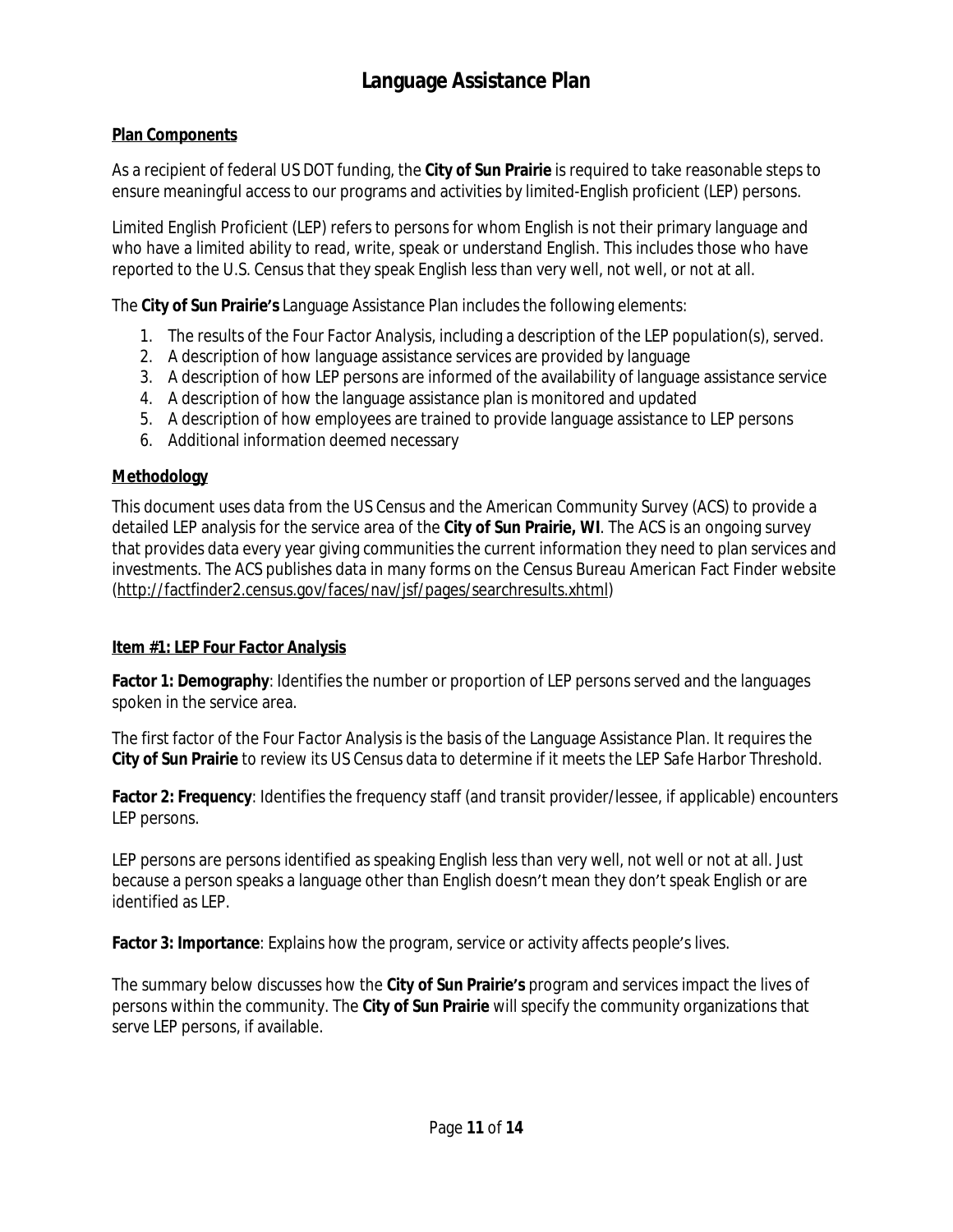**Factor 4: Resources and Costs**: Discusses funding and other resources available for LEP outreach.

The summary below discusses the low-cost methods the **City of Sun Prairie** uses to provide outreach to LEP persons as well as train staff (and transit provider/lessee, if applicable) on Title VI/ADA and LEP principles.

Item #1 – Results of the Four Factor Analysis *(including a description of the LEP population(s) served)*

### Factor 1 – **Demography**

The City of Sun Prairie contracts with a transit provider to provide shared-ride taxi (SRT) service. The contractor/transit provider provides service for the entire population of the City of Sun Prairie, WI in Dane County. County population estimates for 2017 reports a population of 32,933. The most up-todate population estimate from the American Community Survey (ACS) reports a population 29,360 for 201-2016 5-year estimates. According to this information, the City of Sun Prairie is below the Safe Harbor threshold using the category of "Speak English less than very well". The ACS data shows that 2.7% of the city's population indicates that they "speak English less than 'very well'". The largest LEP population is Spanish, which represents 1.3% of the population (361). The second largest population is Hmong which make up .8% of the population (227).

### Factor 2 – **Frequency**

The City of Sun Prairie's contractor/transit provider provides rides to 62,433 persons per year for shared-ride taxi service. While formal data has not been collected, the contractor employs several strategies to provide open access to LEP persons.

(1) the contractor logs LEP encounters to record where the rider(s) live and where they tend to go. This log will be used for long-term planning,

(2) drivers are reminded that most of the time our riders, even if they cannot communicate in English, are able to point at a map, or are able to pull out a written sheet of paper with an address on it, (3) several drivers and dispatchers on staff speak Spanish. Spanish is the most frequently encountered native language spoken by our LEP riders. Spanish speaking staff are not on staff at all hours of the day, however the contract can arrange a quick interview between the LEP rider and our Spanish speaking staff member for any difficult LEP encounter, and

(4) our contractor has the language line phone number available at all dispatch stations.

### Factor 3 – **Importance**

The City of Sun Prairie and our contractor/transit provider understands an LEP person with language barrier challenges also faces difficulties obtaining health care, education or access to employment. A public transit system is a key link to connecting LEP persons to these essential services.

The City of Sun Prairie has identified activities and services which would have serious consequences to individuals if language barriers prevented access to information or the benefits of those programs. The activities and services include providing emergency evacuation instructions in our facilities, stations and vehicles and providing information to the public on security awareness or emergency preparedness.

### Factor 4 – **Resources and Costs**

Even though the City of Sun Prairie does not have a separate budget for LEP outreach, the city has worked with our contractor/transit provider to implement low cost methods of reaching LEP persons.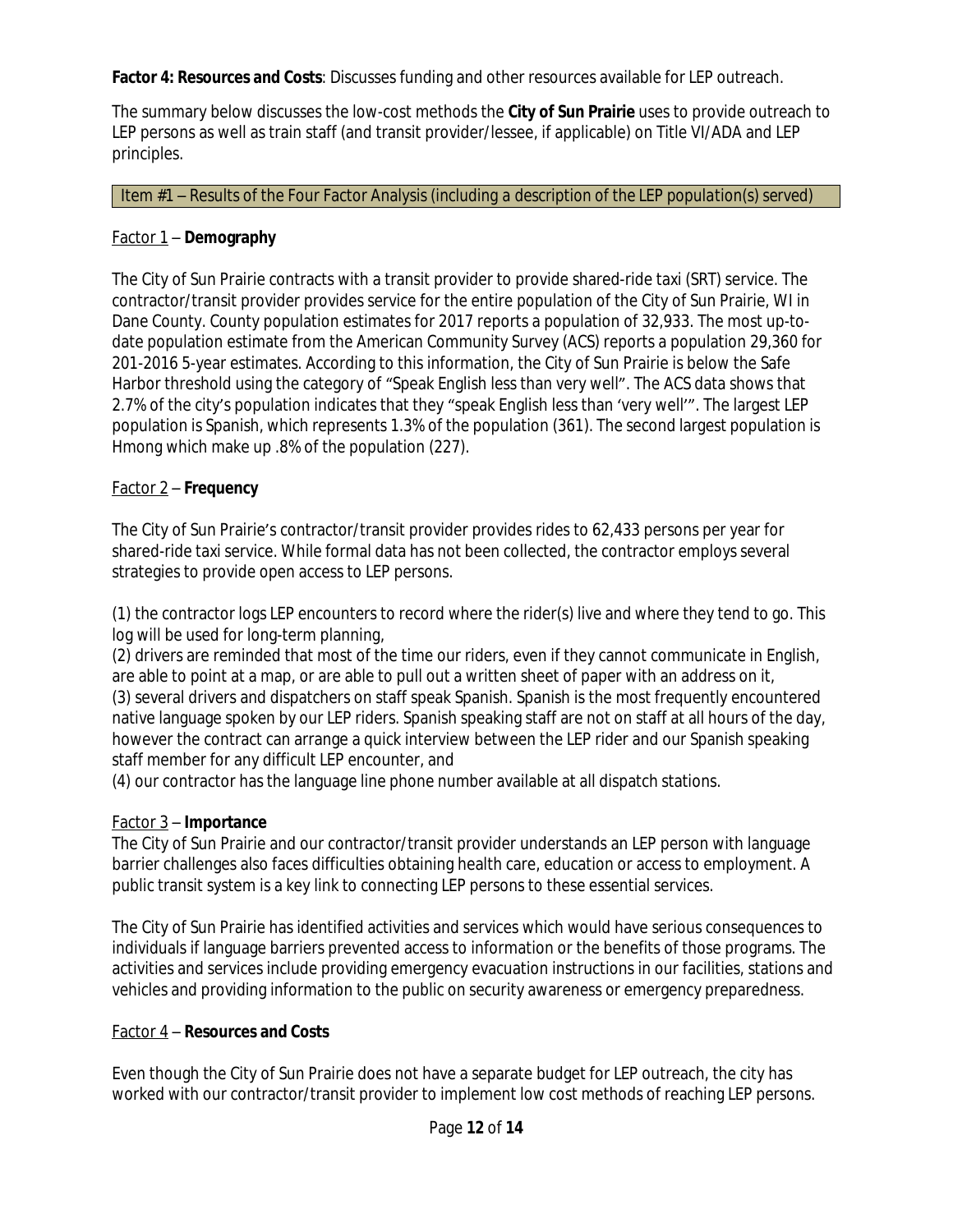For example, the City of Sun Prairie has Spanish, Hmong and Hindi-speaking persons on staff. In addition, the contractor/transit provider has identified bilingual dispatchers and drivers (Spanish). This has ensured that riders in the identified language group of Spanish are provided with an expected level of service delivery.

The City has provided written translation of vital documents relating to the Shared-ride Taxi Program for each eligible LEP language group and such action under the DOJ's Safe Harbor Provision should be considered strong evidence of compliance with the written translation obligations.

### Item # 2 – Description of how Language Assistance Services are Provided, by Language

The City of Sun Prairie has Spanish and Hmong -speaking persons on staff. In addition, we work with our contractor/transit provider to ensure mechanisms are in place to reach LEP persons in the service area. As needed, the City will develop special brochures to assist LEP populations in understanding City services including the transportation service. The city's website provide for translation of all material regarding the program. Additional languages are available to staff through the AT&T language line.

#### Item # 3 - Description of how LEP Persons are Informed of the Availability of Language Assistance **Service**

The City of Sun Prairie and its contractor/transit provider inform LEP persons of the availability of language assistance services through the City's website and other public posting methods. We strive to employ multilingual staff as well as create and post multi-language announcements, posters and other information.

The City of Sun Prairie and our contractor will also continue to identify and reach out to the LEP population through identified community leaders and posting opportunities for public input at local stores or markets catering to immigrants/non-English speaking populations.

Item # 4 – Description of how the Language Assistance Plan is Monitored and Updated

The City of Sun Prairie meets with our contractor/transit provider several times a year to ensure the Title VI requirements are met. The Contractor is expected to provide statistics on the population served including LEP participants.

Annually the Transit Commission reviews the Title VI plan with staff and the contractor. Discussion includes accomplishments and identifies any challenges which require further action.

### Item # 5 - Description of how Employees are Trained to Provide Language Assistance to LEP **Persons**

The City of Sun Prairie had discussed with our contractor/transit provider the need to educate its employees on how to meet the needs of LEP populations. New employees of the contractor/transit provider review the needs of clients served and how best to meet their needs during their orientation period. If a driver, dispatcher or employee of the contractor/transit provider needs further assistance related to LEP riders, her/she will work with the Transit Manager to identifying strategies to meet the language needs of the riders/traveling public.